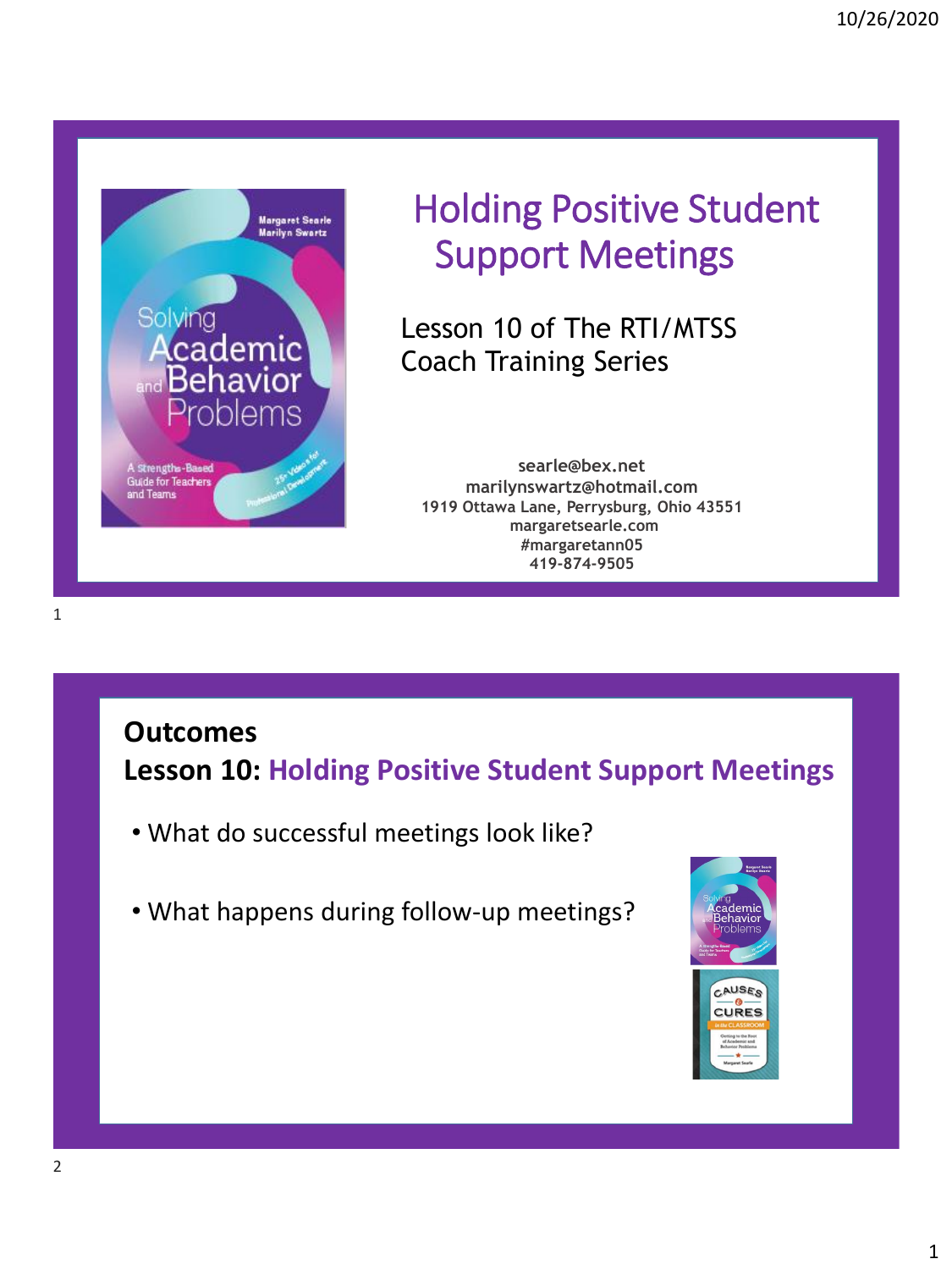

## Problem-solving Process



3

#### 4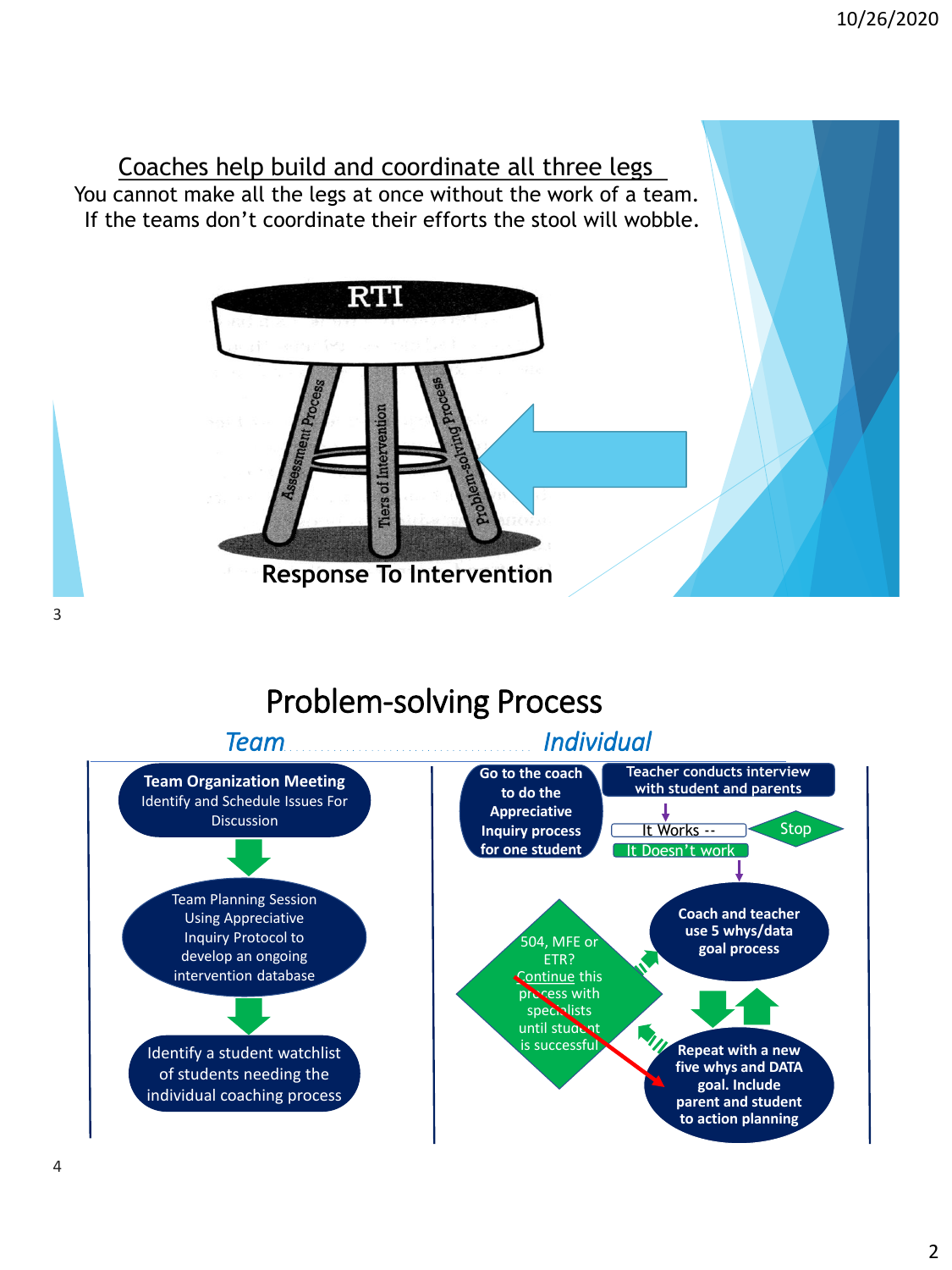# **The Purpose Of The SST Is …**



- 1. To build the capacity of the staff and parents for meeting the needs of students.
- 2.To establish a safe and welcoming environment for staff, parents and students.

**The Purpose Of The SST Is …**

3. Model a productive problemsolving process.



4. To identify accommodations and interventions that help the student become more independent.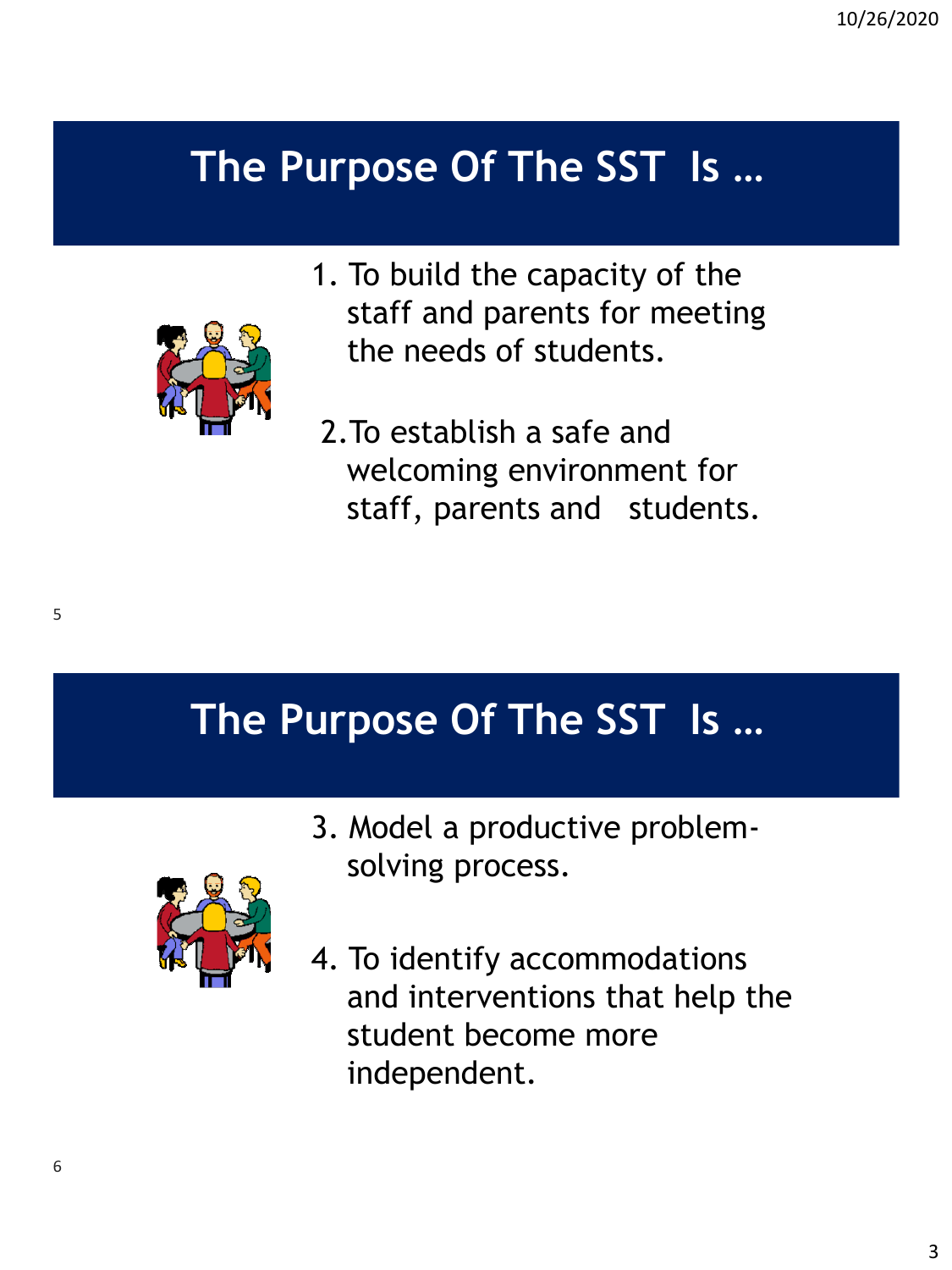**Chapter 2**

## **Accommodations are crutches**



**Good for getting over rough spots while you are fixing the problem.**

**Harmful when used too long or instead of an intervention.**

## **Interventions are Therapy**



- **Fix the problem and make the student more independent.**
- - **The student is doing more work than the teacher.**

7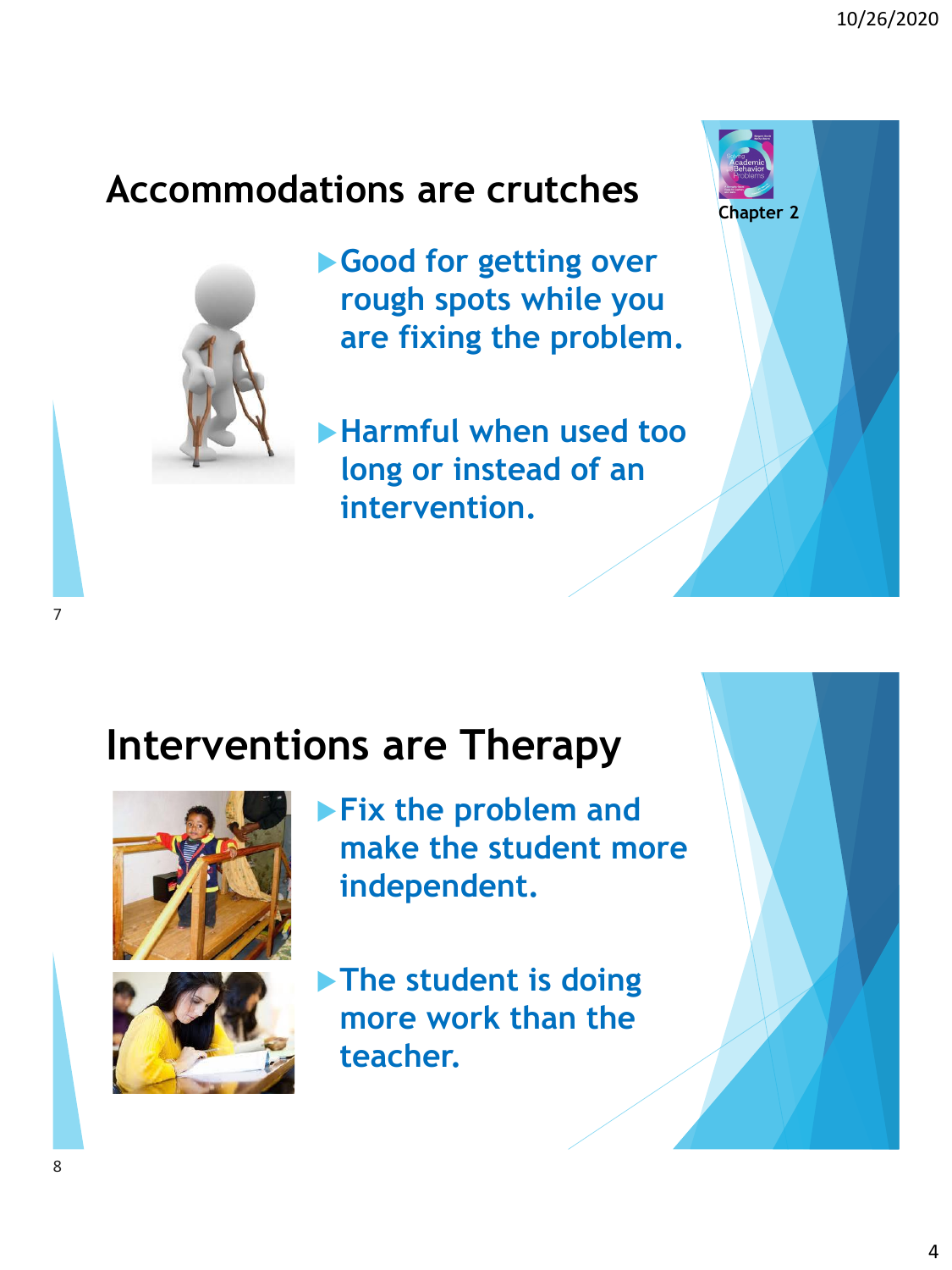**C** 

I

### Label as "A" or "I" depending upon whether it is an intervention or accommodation.

- 1. Give student more time to finish assignments.
- 2. Teach the student to self correct using checklists and rubrics.
- 3. Read tests to the student.
- 4. Have the student learn to ask for assistance when he gets stuck.
- 5. Student uses manipulatives or illustrations to explain his thinking.
- 6. Parents and teachers check the student's assignment notebook each day.
- 7. Have student use taped lectures to revise his notes.

## The Student Support Team Agenda

• Review the DATA goal and set the purpose 2 minutes • Brainstorm ideas in all the three categories 12 minutes • Select the action ideas for home, school and student 5 minutes • Review how the data will be tracked and recorded 4 minutes • Set the date for the follow-up meeting entitled and the control of the date for the follow-up meeting



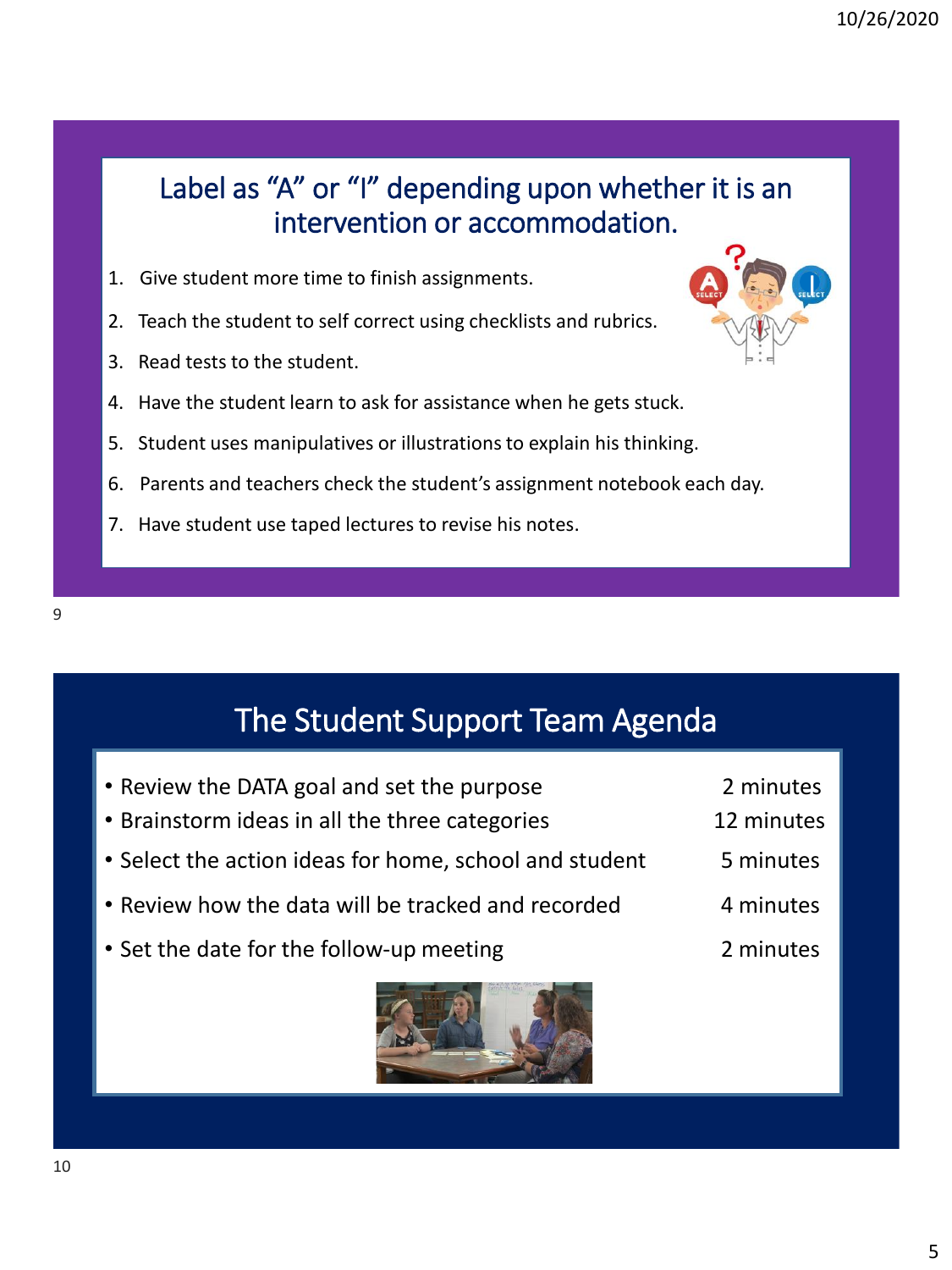If we teach Taylor the patterns of syllables and how to read in phrases, her fluency will improve within 6 weeks. She will increase words read correct per minute from 23 to 31.



## Maddie's Background

- 7<sup>th</sup> grade student who is struggling with anxiety about coming to school.
- She also struggles with doing multi-step math problems.
- They have implemented a solid plan for addressing her anxiety. Now they are going to add a math component.

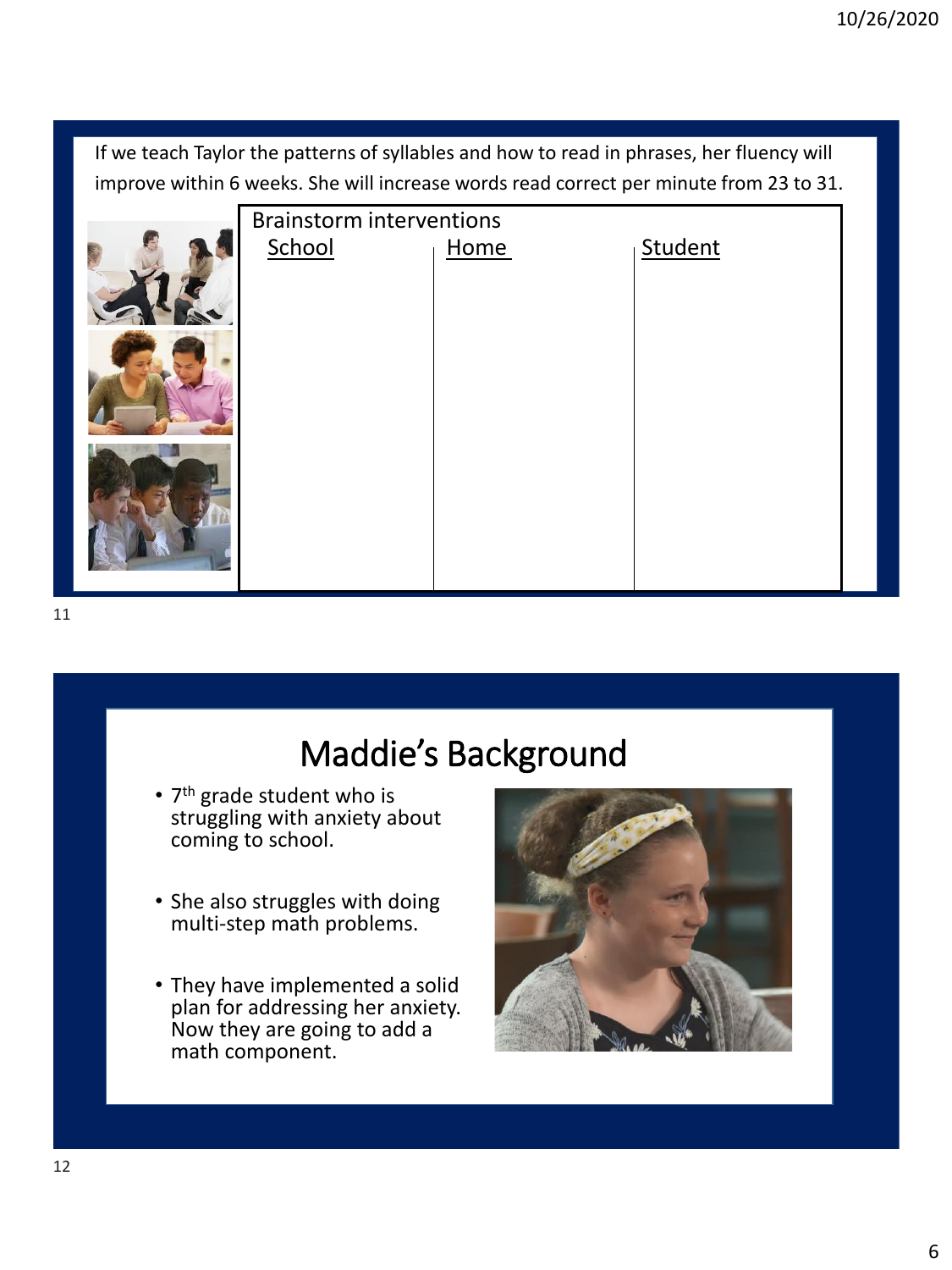| Student:                 | <b>Student Support Team Meeting Summary</b>                                                                                                                                                                                               |                                               |                                | Form K |
|--------------------------|-------------------------------------------------------------------------------------------------------------------------------------------------------------------------------------------------------------------------------------------|-----------------------------------------------|--------------------------------|--------|
| Date:                    |                                                                                                                                                                                                                                           |                                               |                                |        |
| Concerns:                |                                                                                                                                                                                                                                           | Hidden Skill(s) Needed:                       |                                |        |
|                          | (Student name) (New skill)                                                                                                                                                                                                                |                                               |                                |        |
|                          | <b>A</b> He/She will be able to <b>the contract of the contract of the contract of the contract of the contract of the contract of the contract of the contract of the contract of the contract of the contract of the contract of th</b> |                                               |                                |        |
|                          |                                                                                                                                                                                                                                           | (Change in student behavior or learning)      |                                |        |
|                          |                                                                                                                                                                                                                                           | (Timeframe - not more than 6 weeks)           |                                |        |
|                          |                                                                                                                                                                                                                                           | (Baseline score) (Predicted amount of growth) |                                |        |
| <b>School Strategy</b>   |                                                                                                                                                                                                                                           | Home Strategy                                 | <b>Student Strategy</b>        |        |
| <b>School Monitoring</b> |                                                                                                                                                                                                                                           | Home Monitoring                               | <b>Student Self-Monitoring</b> |        |
| Next date to meet:       |                                                                                                                                                                                                                                           |                                               |                                |        |

13